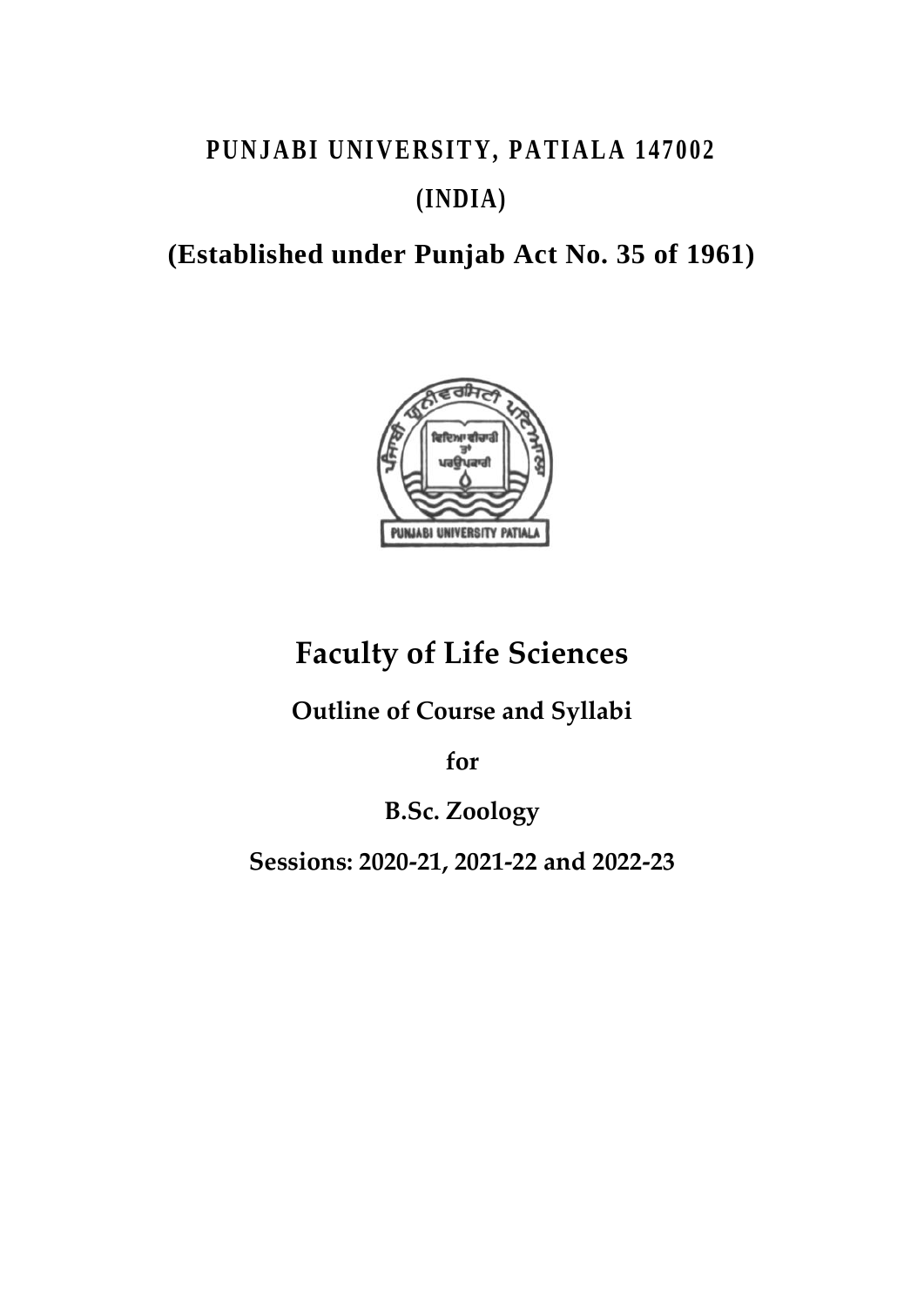## **SYLLABUS B.Sc. (Zoology) Part-I (Semester-I and II)**

| <b>Semester-I</b>                                       |                                 |                |                                                                     |  |  |  |
|---------------------------------------------------------|---------------------------------|----------------|---------------------------------------------------------------------|--|--|--|
|                                                         | <b>THEORY</b>                   |                |                                                                     |  |  |  |
|                                                         | <b>External</b><br><b>Marks</b> |                | <b>Internal Assessment</b>                                          |  |  |  |
| <b>Paper-I : Cell Biology</b>                           | 40                              |                | 15 (Attendance: $3 + \text{Assignment: } 6 + \text{House Test 6}$ ) |  |  |  |
| Paper-II : Non-chordates                                | 40                              |                | 15 (Attendance: $3 + \text{Assignment: } 6 + \text{House Test 6}$ ) |  |  |  |
| <b>PRACTICAL</b>                                        |                                 |                |                                                                     |  |  |  |
| Pertaining to Theory Paper-I and<br>Theory Paper-II:    | 40                              |                |                                                                     |  |  |  |
|                                                         | <b>Total Marks (Semester-I)</b> |                |                                                                     |  |  |  |
| Theory                                                  |                                 |                | 80 Marks                                                            |  |  |  |
| Practical                                               |                                 |                | 40 Marks                                                            |  |  |  |
| Internal Assessment pertaining to Theory Paper I & II   |                                 |                | 30 Marks                                                            |  |  |  |
| <b>Total</b>                                            |                                 | $\ddot{\cdot}$ | 150 Marks                                                           |  |  |  |
| <b>Semester-II</b>                                      |                                 |                |                                                                     |  |  |  |
|                                                         | <b>THEORY</b>                   |                |                                                                     |  |  |  |
|                                                         | <b>External</b><br><b>Marks</b> |                | <b>Internal Assessment</b>                                          |  |  |  |
| Paper-III : Ecology                                     | 40                              |                | 15 (Attendance: $3 + \text{Assignment: } 6 + \text{House Test 6}$ ) |  |  |  |
| Paper-IV : Chordates                                    | 40                              |                | 15 (Attendance: $3 + \text{Assignment: } 6 + \text{House Test 6}$ ) |  |  |  |
| <b>PRACTICAL</b>                                        |                                 |                |                                                                     |  |  |  |
| Pertaining to Theory Paper-III and<br>Theory Paper-IV:  | 40                              |                |                                                                     |  |  |  |
| <b>Total Marks (Semester-II)</b>                        |                                 |                |                                                                     |  |  |  |
| Theory                                                  |                                 |                | 80 Marks                                                            |  |  |  |
| Practical                                               |                                 |                | 40 Marks                                                            |  |  |  |
| Internal Assessment pertaining to Theory Paper III & IV |                                 |                | 30 Marks                                                            |  |  |  |
| <b>Total</b>                                            |                                 |                |                                                                     |  |  |  |

**Note:**

- 1) The number of teaching hours per week will be three for each theory paper and three for each practical in every semester. In all, there will be 12 teaching hours per week covering both theory and practical requirements. (Six teaching hours for theory and Six teaching hours for practical per week)
- 2) There will be one Practical paper of 3 hours pertaining to the theory papers I & II in each semester. The timing of practical examination will be 9.00 am to 12.00 noon.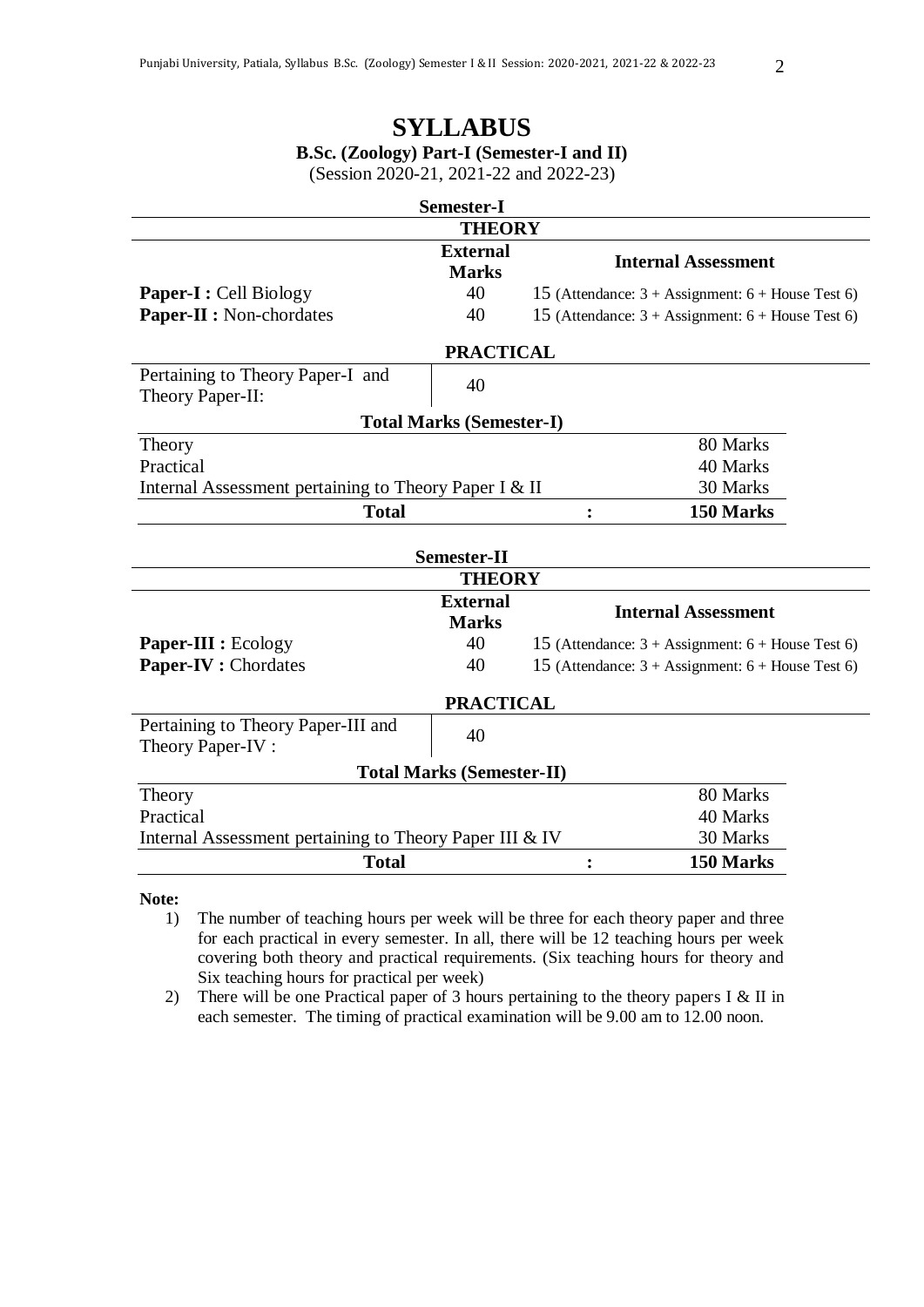## **SEMESTER-I PAPER-I: CELL BIOLOGY**

*Max. Marks: 55 Time Allowed: 3 hours Internal Assessment : 15*

*Pass marks: 35% Lectures to be delivered: 45 Theory-40 (Each of 45 minutes duration)*

#### **INSTRUCTIONS FOR PAPER SETTER**

The question paper will consist of three sections A, B and C. Section A and B will have four questions from the respective sections of the syllabus and will carry 6 marks each. Section C will consist of 8 short-answer type questions which will cover the entire syllabus uniformly and will carry 16 marks in all.

#### **INSTRUCTIONS FOR CANDIDATES**

Candidates are required to attempt two questions from each section A and B and the entire section C, which is compulsory.

#### **SECTION-A**

1. Overview of Cells: Prokaryotic and Eukaryotic cells, Principle of light and electron microscope

2. Plasma Membrane: Various models of plasma membrane structures, Transport across membranes: Active and Passive transport, Facilitated transport, endocytosis, exocytosis

3. Cell-Cell Junction structures and functions: Tight junctions, Adhesive junctions, Gap junctions.

4. Structure and Functions: Endoplasmic Reticulum, Golgi Apparatus, Lysosomes, Ribosome; Vesicular transport from ER to Golgi Apparatus; Protein sorting and transport from Golgi Apparatus.

#### **SECTION-B**

5.Mitochondria: Structure, Semi-autonomous nature, Endosymbiotic hypothesis Mitochondrial Respiratory Chain, Chemi-Osmotic Hypothesis and ATP Synthase.

6. Cytoskeleton: Structure and Functions: Microtubules, Microfilaments and Intermediate filaments.

7. Nucleus: Structure of Nucleus: Nuclear envelope, Nuclear Pore Complex, Chromatin: Euchromatin and Hetrochromatin, Nucleolus.

8. Cell Division: Mitosis, Meiosis, Cell cycle and its regulation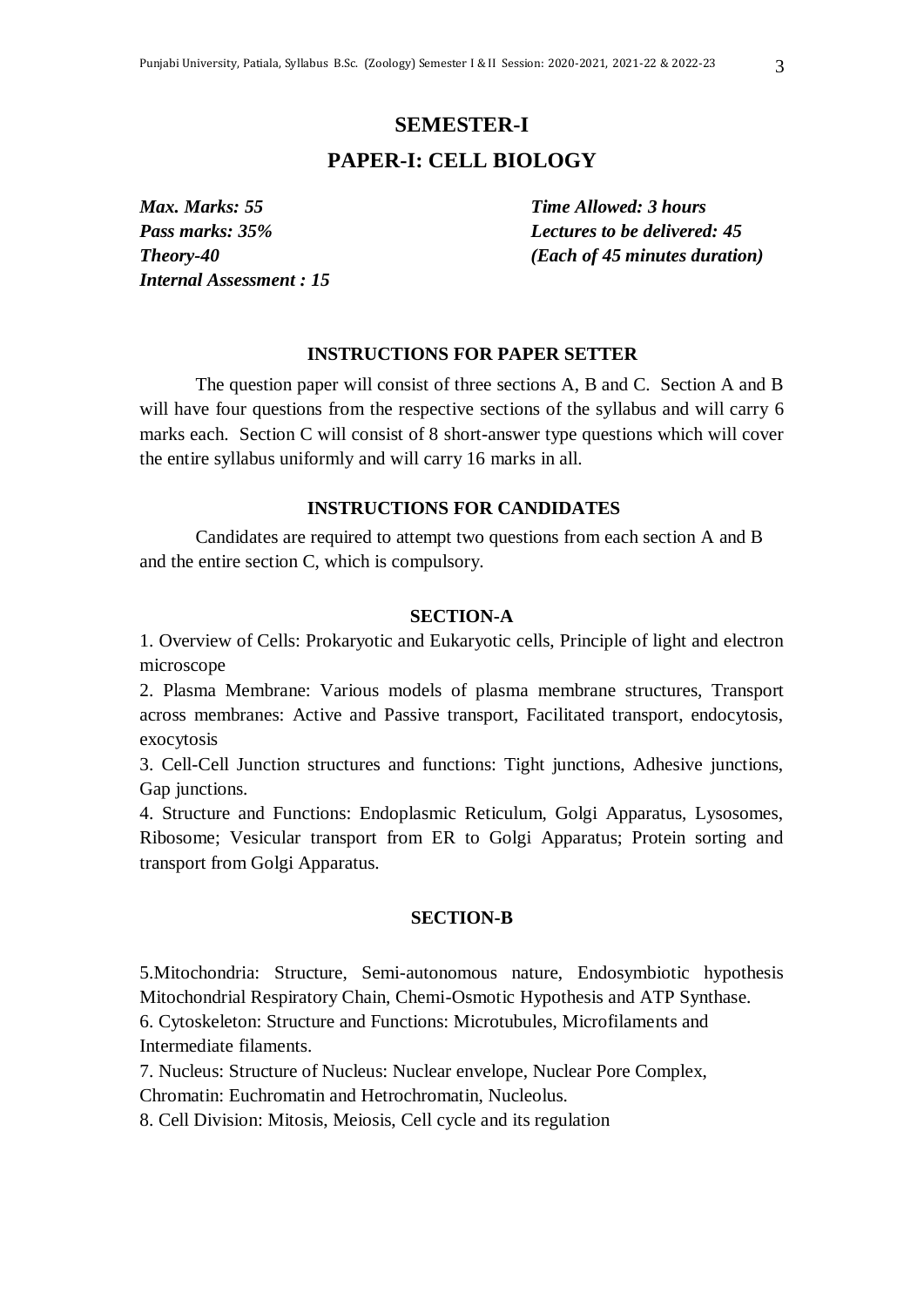#### **Books Recommended:**

- 1. De Robertis, EDP, Dc Robertis, E.M.F., *Cell Biology and Molecular Biology,* Eighth Edition. W.B. Saunders Co., Philadelphia, 1995.
- 2. Powar, C.B., *Cell Biology,* Himalaya Publishing House, Bombay, 1999.
- 3. Alberts, B Bray, D., Lewis, J., Raff, M., Roberts, K., Watson, J.D., *Molecular Biology of the Cell,* Gerland Publ. Inc., New York, 1998.

#### **PAPER-II : NON-CHORDATES**

| Max. Marks: 55                 | <b>Time Allowed: 3 hours</b>           |
|--------------------------------|----------------------------------------|
| Pass marks: 35%                | <b>Lectures to be delivered: 45</b>    |
| <b>Theory-40</b>               | ( <i>Each of 45 minutes duration</i> ) |
| <b>Internal Assessment: 15</b> |                                        |

#### **INSTRUCTIONS FOR PAPER SETTER**

The question paper will consist of three sections A, B and C. Section A and B will have four questions from the respective sections of the syllabus and will carry 6 marks each. Section C will consist of 8 short-answer type questions which will cover the entire syllabus uniformly and will carry 16 marks in all.

#### **INSTRUCTIONS FOR CANDIDATES**

Candidates are required to attempt two questions from each section A and B and the entire section C, which is compulsory.

#### **SECTION-A**

1. Protozoa

General characteristics, Locomotion in *Euglena*, *Paramecium* and *Amoeba*; Conjugation in *Paramecium*. Life cycle and pathogenicity of *Plasmodium vivax* and *Entamoeba histolytica.*

2. Porifera :

General characteristics, Canal system in sponges, Skeleton of sponges.

3. Coelenterata:

General characteristics,Polymorphism in *Obelia*; Corals and coral reef diversity, Conservation of coral and coral reefs.

4. Platyhelminthes:

General characteristics,Life cycle and pathogenicity and control measures of *Fasciola hepatica* and *Taenia solium.*

5. Aschelminthes:

General characteristics, Life cycle, and pathogenicity and control measures of *Ascaris-lumbricoides* and *Wuchereria bancrofti,* Parasitic adaptations in helminthes.

6. Annelida: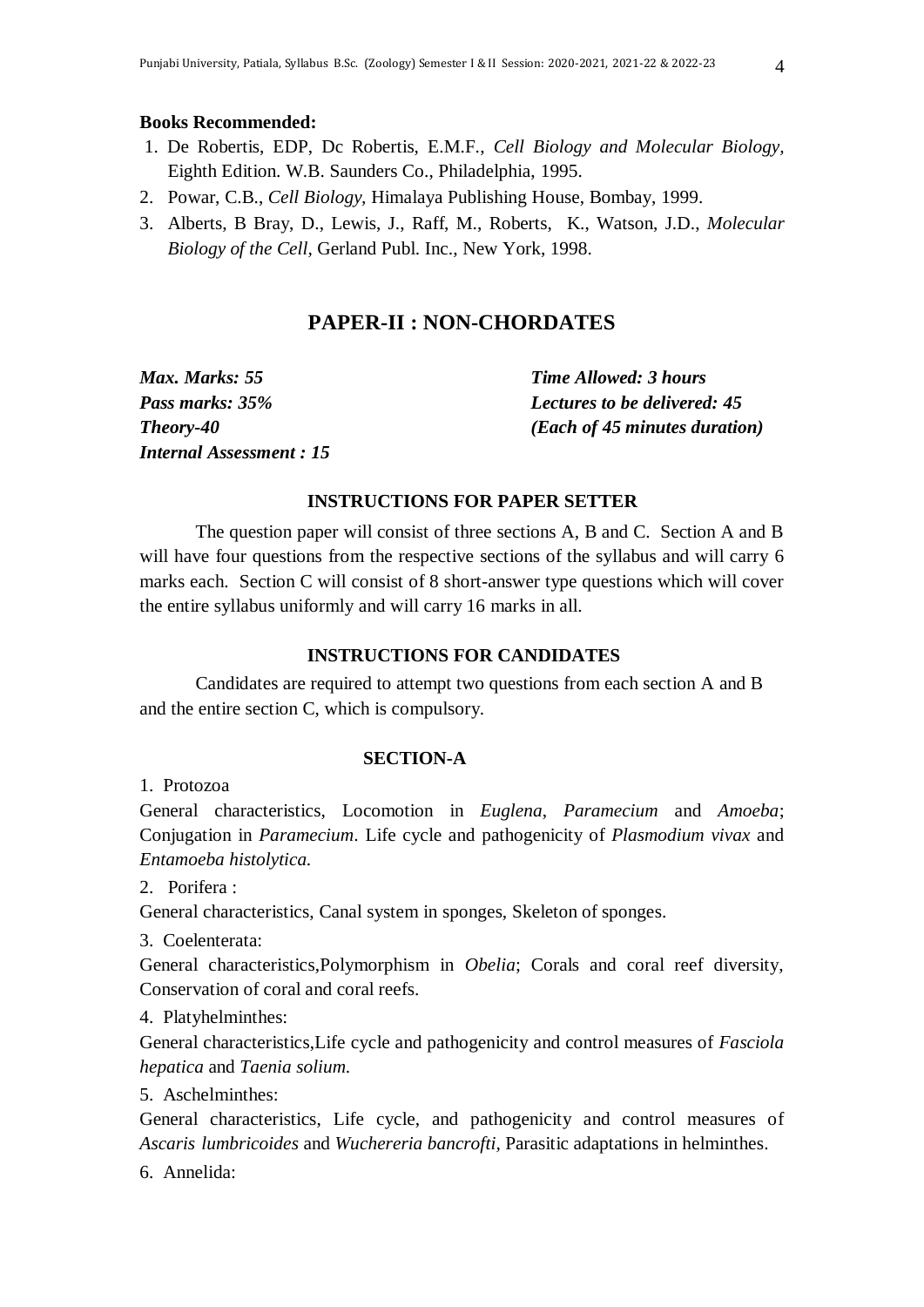General characteristics, Excretion in Annelida through nephridia; Metamerism in Annelida, Evolution of coelom.

#### **SECTION-B**

7. Arthropoda:

General characteristics,Respiration: Terrestrial respiration in *Periplaneta* – Structure of tracheal system and mechanism of respiration. Aquatic respiration in Prawn– structure and types of gills and mechanism of respiration.

Metamorphosis in Lepidopteran Insects; Social life in Termite and honeybee,

8. Onychophora

General characteristics and Evolutionary significance, affinities of *Peripatus.*

9. Mollusca:

General characteristics, Torsion in Gastropoda; definition of Torsion, effects of Torsion on body structure, detorsion, Feeding and respiration in *Pila globosa*.

10. Echinodermata:

General characteristics, Water vascular system in *Asterias*, Echinoderm larvae, affinities with chordates

11. Hemichordata

General characteristics, *Balanoglossus*; external characters and affinities.

#### **Books Recommended:**

- 1. Dhami P. S. & Dhami J. K., *Invertebrates,* R. Chand & Co., New Delhi, 2001.
- 2. Barnes, R.D., *Invertebrates Zoology,* W.B. Saunders Philadelphia, 1999.
- 3. E. L. Jordan and others: *Invertebrate Zoology,* 14th ed. Rep. 2002 ISBN: 81- 219-0367X.
- 4. Ashok Sabharwal & S. K. Malhotra: *Modern Zoology,* Vol. I, Modern Publishers.
- 5. P. S. Verma & V. K. Aggarwal: *Environmental Biology,* 4th ed. Rep. 2003.

### **PRACTICAL PAPER** (Pertaining to paper I & II)

*Max. Marks: 40 Time Allowed : 3 hours Pass marks : 35%*

- **1. Classification upto orders with ecological notes and economic importance of the following:**
- **A. Protozoa:** (a) Slides: *Amoeba, Euglena, Trypansoma, Noctiluca, Eimeria, Monocystis, Paramecium (*Binary fission and conjugation), *Opalina, Vorticella, Balantidium, Nyctotherus* & *Polystomella.*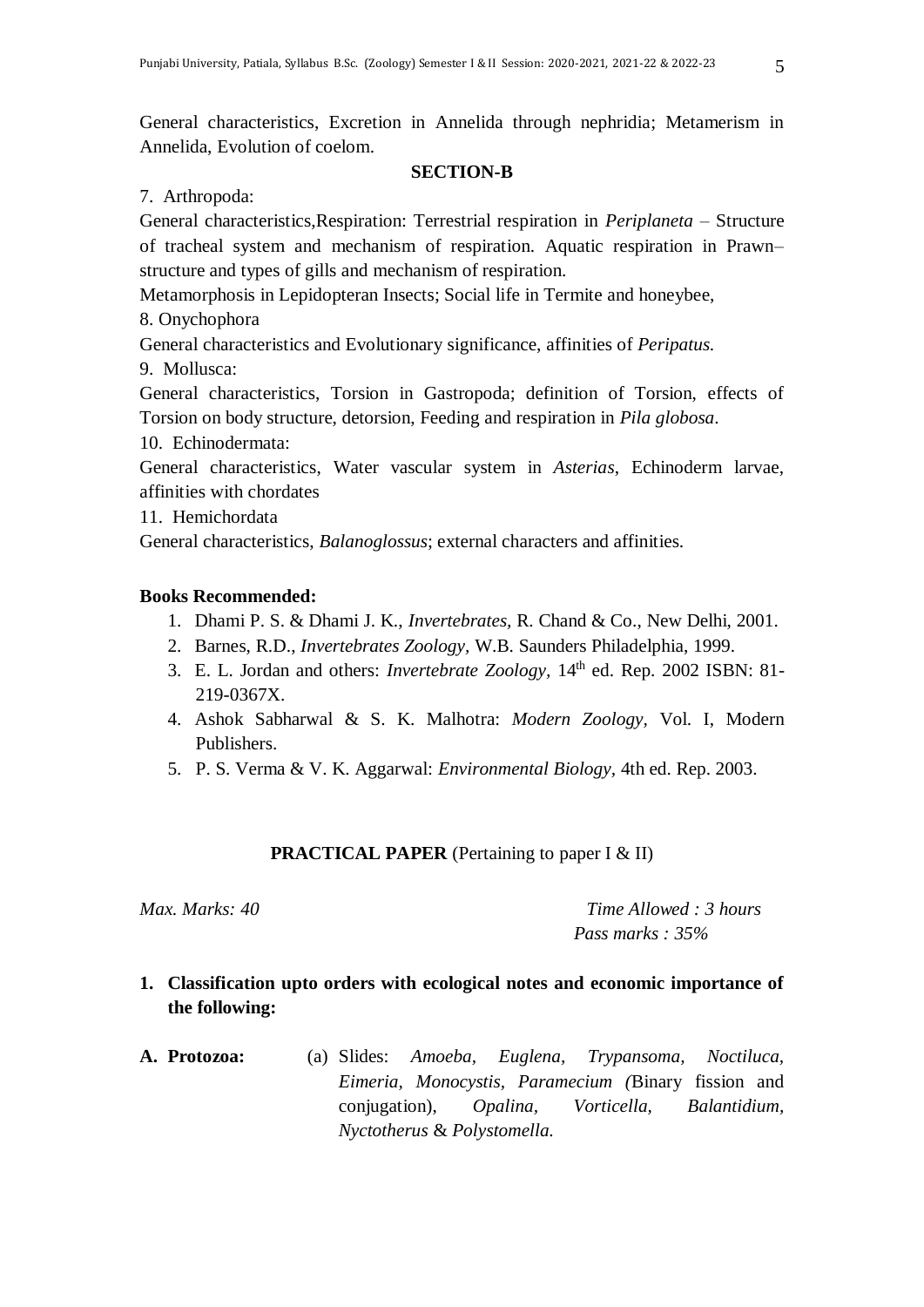**B. Porifera:** Specimens: *Sycon, Grantia, Euplectella, Hyalonema, Spongilla* and *Euspongia.*

#### **C. Coelenterata:** (a) Specimens: *Porpita, Velella, Physalia, Aurelia, Rhizostoma, Metridium, Millipora, Alcyonium, Tubipora, Zoanthus, Madrepora, Favia, Fungia* and *Astrangia.*

- (b) Slides: *Hydra (*W.M.), *Hydra* with buds, *Obelia (*colony and medusa), *Sertularia, Plumularia, Tubularia, Bougainvillea* and *Aurelia.*
- **D. Platyhelminthes:** (a) Specimens: Dugesia, Fasciola*, Taenia* and *Echinococcus.*
	- (b) Slides: Miracidium, Sporocyst, Redia, Cercaria of *Fasciola,* Scolex and Proglottids of *Taenia (*mature and gravid)
- **E. Aschelminthes :** *Ascaris (*male and female*), Trichinella* and *Ancylostoma.*
- **F. Annelida** : Specimens: *Pheretima, Nereis, Heteronereis, Polynoe, Eunice, Aphrodite, Chaetopterus, Arenicola, Tubifex* and *Pontobdella.*
- **G. Arthropoda :** *Peripatus, Palaemon* (Prawn), *Lobster,* Cancer (Crab), *Sacculina, Eupagurus (*Hermit crab), *Lepas, Balanus, Cyclops, Daphnia, Lepisma, Periplaneta (*Cockroach), *Schistocerca*  (Locust), *Poecilocerus* (Ak grasshopper), *Gryllus,* (Cricket), *Mantis* (Praying mantis), *Cicada, Forficula* (Earwig), Dragonfly, termite queen, bug, moth, beetle, *Polistes* (Wasp), *Apis* (Honey bee), *Bombyx, Pediculus* (Body louse), Millipede and Centipede, *Palamnaeus* (Scorpion*), Aranea* (Spider), and *Limulus* (King crab).
- **H. Mollusca :** *Anodonta, Mytilus, Ostrea, Cardium, Pholas, Solen* (Razor fish), *Pecten, Haliotis, Patella, Aplysia, Doris, Limax, Loligo, Sepia, Octopus, Nautilus* shell (Complete and T.S.), *Chiton* and *Dentalium.*
- **I. Echinodermata:** *Asterias, Echinus, Ophiothrix* and *Antedon.*
- **J. Hemichordata:** *Balanoglossus.*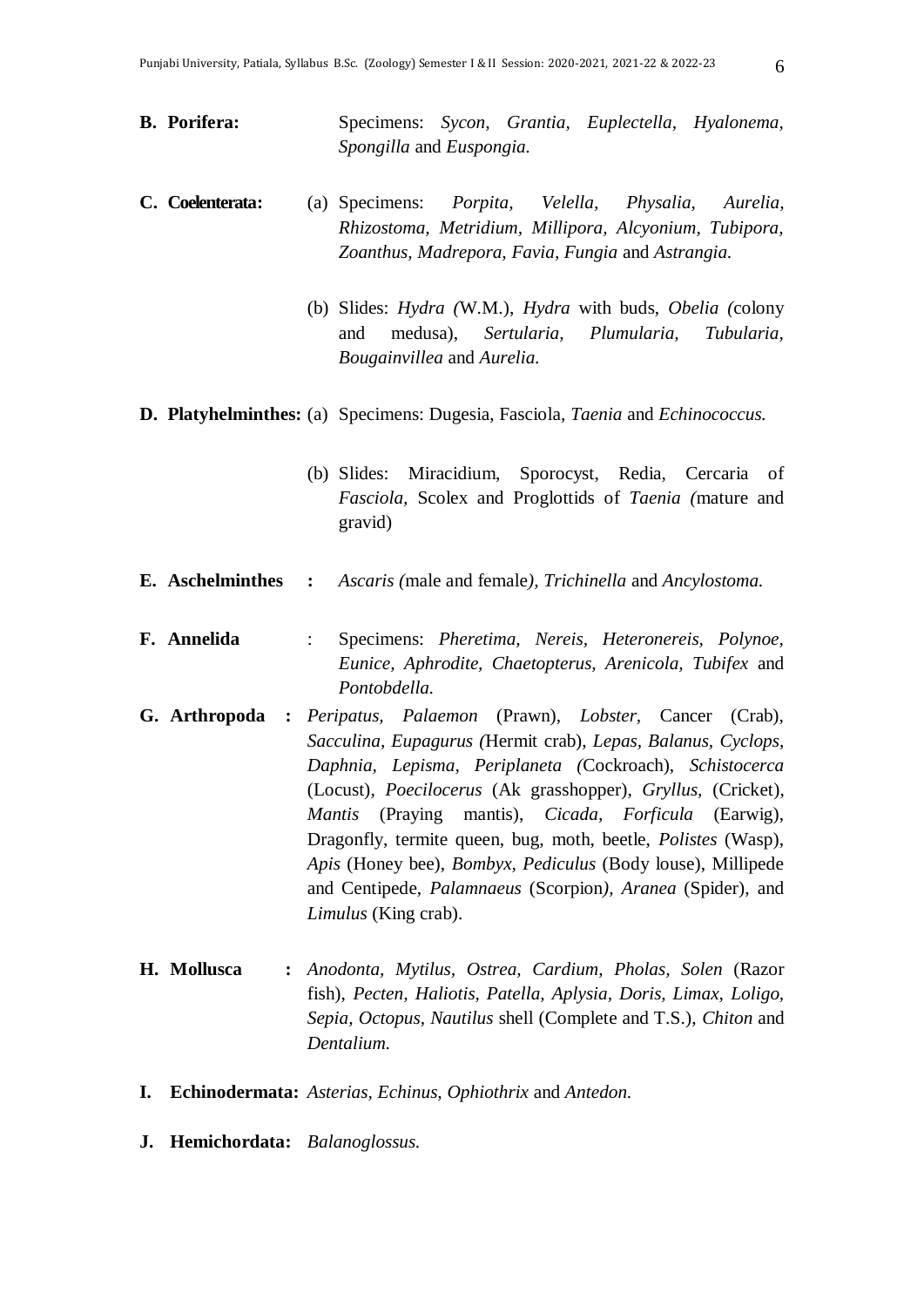#### **2. Study of the following permanent stained preparations:**

- A. L.S. and T.S. *Sycon,* Gemmules, Spicules and Spongin fibres of a sponge.
- B. T.S. *Pheretima* septal nephridia,

#### **3. Preparation of the following slides:**

Preparation of permanent whole mount stained in borax carmine : *Hydra, Obelia, Sertularia, Plumularia* and *Bougainvillea.*

#### **4. Cell Biology:**

- A. Study of permanent slides of Mitosis and Meiosis.
- B. Identification of ultrastructure of different cell organelles from electron micrographs.
- C. To study Principle of the Light and Electron microscope.
- D. Preparation of temporary stained mount to show the presence of Barr body in human female cheek cells.

#### **INSTRUCTIONS FOR PRACTICAL PAPER**

| Time Allowed: 3 hours<br>Max. Marks: 40                                  |    |
|--------------------------------------------------------------------------|----|
| Pass Marks: 35%                                                          |    |
| 1. 5 Museum specimens/slides from Protozoa to Hemichordata               |    |
| for identification, classification and short morphological note.         | 15 |
| 2. Identification of 2 permanent stained slides of mitosis/meiosis.      | 6  |
| 3. Identification of cell organelle form electron micrograph.            | 4  |
| 4. To write principle of light and electron microscope/temporary stained |    |
| mount to show the presence of Barr body.                                 |    |
| 5. Viva-Voce                                                             | 5  |
| 6. Practical note book                                                   |    |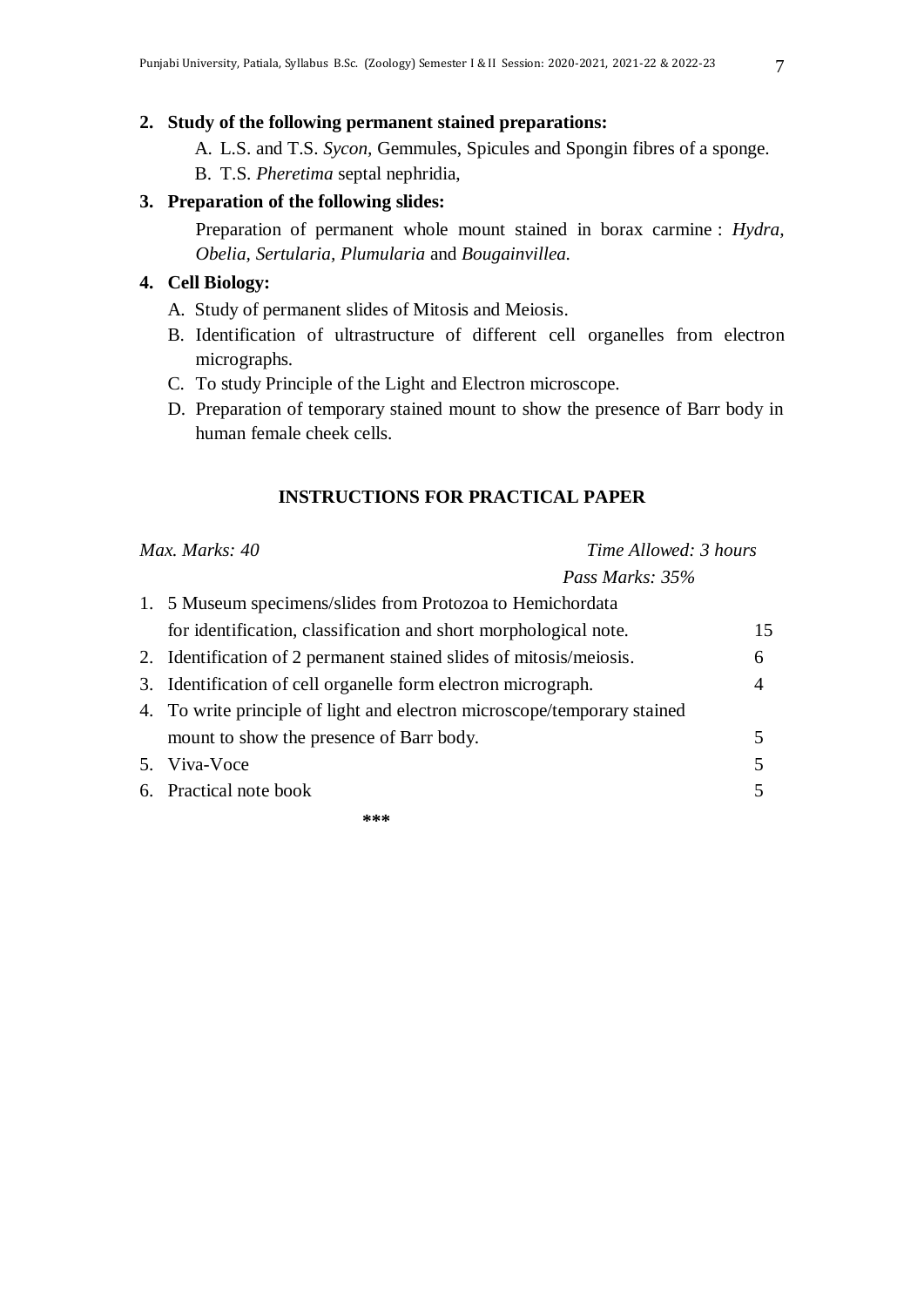#### **SEMESTER-II**

#### **PAPER-III: ECOLOGY**

*Internal Assessment : 15*

*Max. Marks: 55 Time Allowed: 3 hours Pass marks: 35% Lectures to be delivered: 45 Theory-40 (Each of 45 minutes duration)*

#### **INSTRUCTIONS FOR PAPER SETTER**

The question paper will consist of three sections A, B and C. Section A and B will have four questions from the respective sections of the syllabus and will carry 6 marks each. Section C will consist of 8 short-answer type questions which will cover the entire syllabus uniformly and will carry 16 marks in all.

#### **INSTRUCTIONS FOR CANDIDATES**

Candidates are required to attempt two questions from each section A and B and the entire section C, which is compulsory.

#### **SECTION-A**

1. Ecological Hierarchy, Sub divisions of ecology, Relation and scope of Ecology.

2. Environmental Factors: Liebig's law of minimum, Shelford's law of tolerance , Concept of limiting factors , Physical factors of the environment and their effect on animals Topography, light , temperature , water, Humidity.

3. Population: Characteristics–Size & density, Natality, Mortality, Dispersion, Age structure. Biotic potential and Environment resistance, r and K strategies

4. Population Dynamics & Regulation: Population Growth curves (I and J) , Survivorship curves, Population cycles - Density dependent and Density independent, Regulation of population.

#### **SECTION-B**

5. Biotic Community:General Characteristics, Food chain (Linear and Y-shaped), Food web, Flow of Energy, Ecological Pyramids, Productivity. Niche: Niche Concept, Types of Niche–Spatial, Trophic , Multidimensional; Gause's Principle, Lotka-Volterra equation for competition, Ecotone and edge effect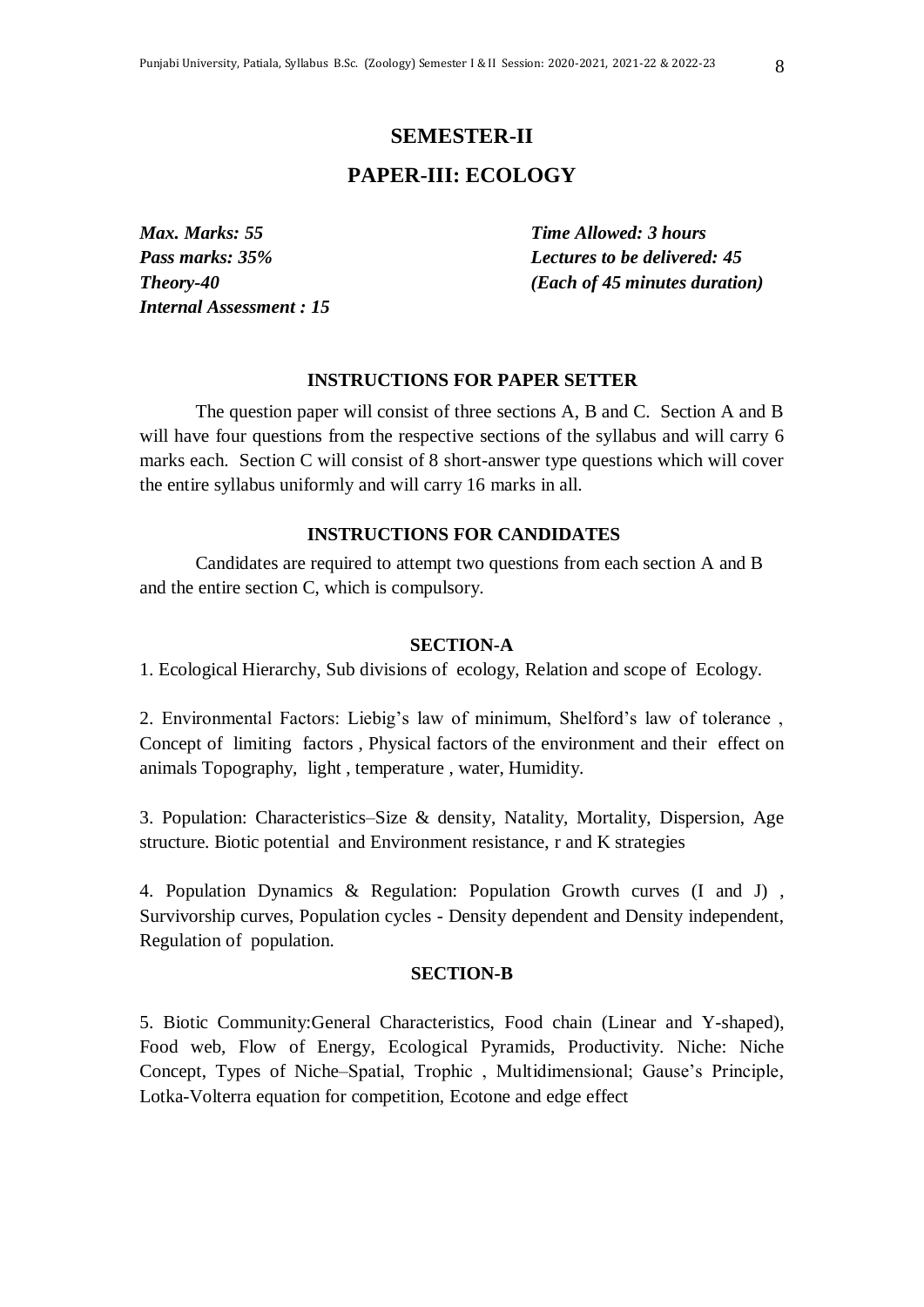6. Biotic Interactions: Intra specific interactions and Inter specific interactions(Antagonism : Competition, Predation, Parasitism, Ammensalism; Beneficial : Commensalism , Proto cooperation, Mutualism).

7. Wild life: Importance, need of conservation, conservation strategies, projects for endangered species, project tiger, crocodile breeding project, Gir lion sanctuary project, vulture breeding project.

#### **Books Recommended**

- 1. Kormondy E. J., *Concepts of Ecology,* Englewood Cliffs, N.J. Prentice Hall Inc., 1975.
- 2. Kreb C. J., *Ecology,* Harper & Row, New York, 1982.
- 3. E.P. Odum, *Fundamentals of Ecology,* W.B. Saunders Co., Philadelphia, 1995.
- 4. Dhami P. S. & Dhami J. K., *Invertebrates,* R. Chand & Co., New Delhi, 2001.
- 5. Barnes, R.D., *Invertebrates Zoology,* W.B. Saunders Philadelphia, 1999.
- 6. Cooper, G.M., Hausman, R.E. (2009) The Cell: A molecular approach. ASM Press and Sinauer Associates (Fifth Edition).
- 7. Karp, G. (2010). Cell and Molecular Biology: Concepts and Experiments (Sixth Edition) John Wiley & Sons Inc.

#### **PAPER-IV : CHORDATES**

| Max. Marks: 55                  | <b>Time Allowed: 3 hours</b>        |
|---------------------------------|-------------------------------------|
| Pass marks: 35%                 | <b>Lectures to be delivered: 45</b> |
| Theory-40                       | (Each of 45 minutes duration)       |
| <b>Internal Assessment : 15</b> |                                     |

#### **INSTRUCTIONS FOR PAPER SETTER**

The question paper will consist of three sections A, B and C. Section A and B will have four questions from the respective sections of the syllabus and will carry 6 marks each. Section C will consist of 8 short-answer type questions (8 to 10 lines) which will cover the entire syllabus uniformly and will carry 16 marks in all.

#### **INSTRUCTIONS FOR CANDIDATES**

Candidates are required to attempt two questions from each section A and B and the entire section C, which is compulsory.

#### **SECTION-A**

1. Brief classification of Chordata, Chordate characters, Origin of Chordata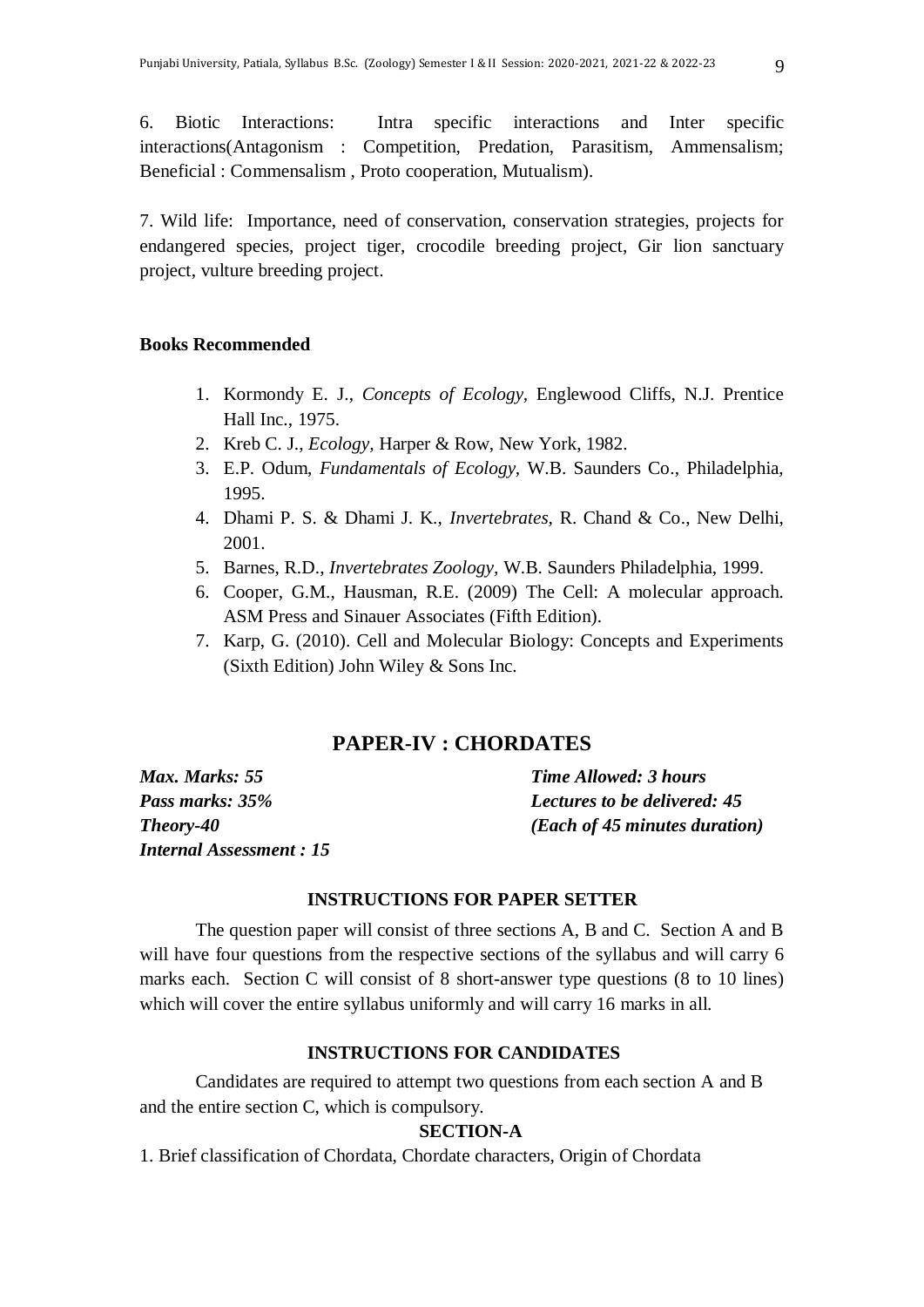2. Protochordata: General characteristics, affinities of Hemichordata, Urochordata and Cephalochordata; Study of larval forms in protochordates; Retrogressive metamorphosis in Urochordata

3. Advanced features of vertebrates over Protochordata

4. Agnatha: General characteristics, External features of *Petromyzon*.

5. Pisces: General characteristics and outline classification (up to order), General characteristics of Chondrichthyes and Osteichthyes, Scales and fins in fishes. Parental care in fishes, Migration, Swim bladder, Osmoregulation in fishes, Economic importance of fishes

6. Origin of Tetrapoda (Evolution of terrestrial ectotherms)

Amphibia: General character, Neoteny and Paedogenesis, Parental care in Amphibia.

#### **SECTION-B**

7. Higher Chordata: Salient features, of various Higher chordate groups as covered under respective taxonomic groups.

8. Reptilia: A brief knowledge of extinct reptiles. Poisonous and non- poisonous snakes. Poison apparatus of snake. Snake venom and anti-venom. Evolution and Adaptive radiation in reptiles.

9. Aves: General characteristics, Origin and Ancestry of birds, Archaeopteryx-a connecting link, Flightless birds and their distribution. Principles and aerodynamics of flight, Flight adaptations in birds, Perching mechanism, Bird migration.

10. Mammalia: General characters, Origin and ancestry, affinities of Prototheria. Adaptive radiation, Dentition in mammals.

#### **Books Recommended**

- 1. Young, J. Z. (2004). The Life of Vertebrates. III Edition. Oxford university press.
- 2. Pough H. Vertebrate life, VIII Edition, Pearson International.
- 3. Darlington P.J. The Geographical Distribution of Animals, R.E. Krieger Pub. Co.
- 4. Hall B.K. and Hallgrimsson B. (2008). Strickberger's Evolution. IV Edition. Jones and Bartlett Publishers Inc.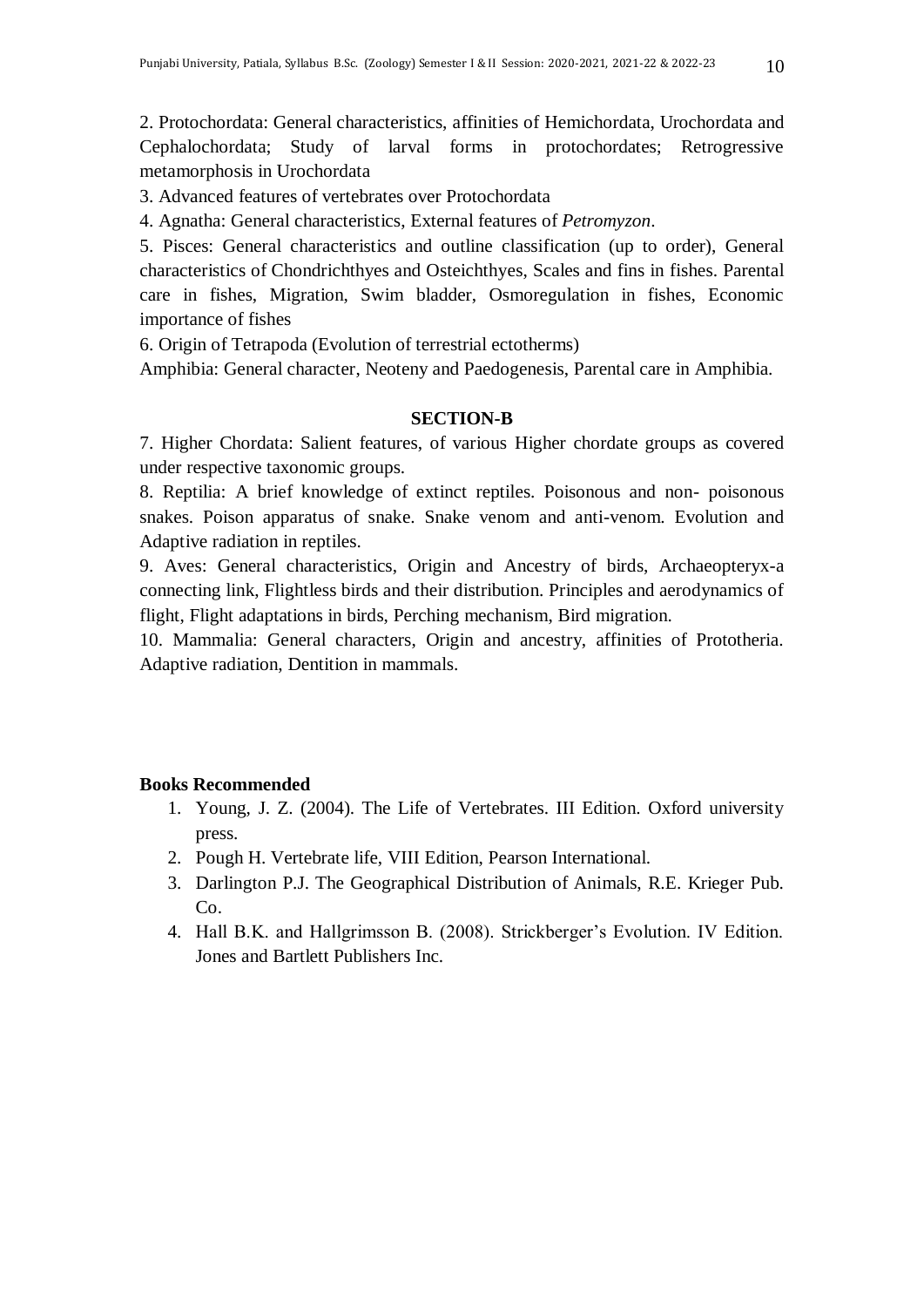#### **PRACTICAL PAPER** (Pertaining to paper III & IV)

*Max. Marks: 40 Time Allowed: 3 hours Pass Marks: 35%* 

I. Classification up to orders, excepting Pisces and Aves where classification up to subclasses only is required, habits, habitats, external characters and economic importance (if any) of the following animals:

- 1. Urochordata : *Herdmania,Doliolum, Salpa* and *Oikopleura*.
- 2. Cephalochordata: *Amphioxus*.
- 3. Cyclostomata: *Petromyzon*, *Myxine*
- 4. Chondrichthyes :*Zygaena* (Hammer headed shark), *Pristis* (saw fish), *Narcine* (Electric ray), *Trygon*, *Rhinobatus* and *Chimaera* (Rabbit fish).
- 5. Actinopterygii :*Polypterus, Acipenser, Lepidosteus, Muraena, Mystus, Catla, Hippocampus, Syngnathus, Exocoetus, Anabas, Tetradon, Echeneis* and *Solea*.
- 6. Dipneusti (Dipnoi) :*Protopterus* (African lung fish).
- 7. Amphibia :*Uraeotyphlus, Necturus, Amphiuma, Amblystoma* and its Axolotl Larva,*Salamandra, Hyla and Rhacophorus*.
- 8. Reptilia :*Hemidactylus, Calotes, Draco, Varanus, Phrynosoma, Chamaeleon, Typhlops, Python, Eryx, Naja, Hydrus, Viper, Crocodilus, Gavialis, Chelone* (Turtle) and *Testudo* (Tortoise).
- 9. Aves :*Ardea, Anas, Milvus, Pavo, Tyto, Alcedo, Eudynamis* and *Casuarius*.
- 10. Mammalia :*Ornithorhynchus, Echidna, Macropus, Loris, Macaca, Manis, Hystrix, Funambulus, Herpestes* and *Pteropus*.

II. Study of following prepared slides : T.S. *Amphioxus* through various regions. Spicules, pharynx of *Herdmania* and pharynx of *Amphioxus*, Scales of fishes

III. Study of Types of beaks and claws of birds

IV. Use of key for Identification of poisonous and non-poisonous snakes

V. Preparation of Charts for Origin and Ancestry of Chordates and its various classes

VI. Study of an aquatic ecosystem: Measurement of temperature, turbidity, and pH.

VII. To study species composition, dominant species and population ratio using coloured beads

VIII. Plotting of survivorship curves from the hypothetical data.

IX. Study of morphological adaptations.

XI. Report on a visit to National Park/Biodiversity Park/Wild life sanctuary / Zoological garden.